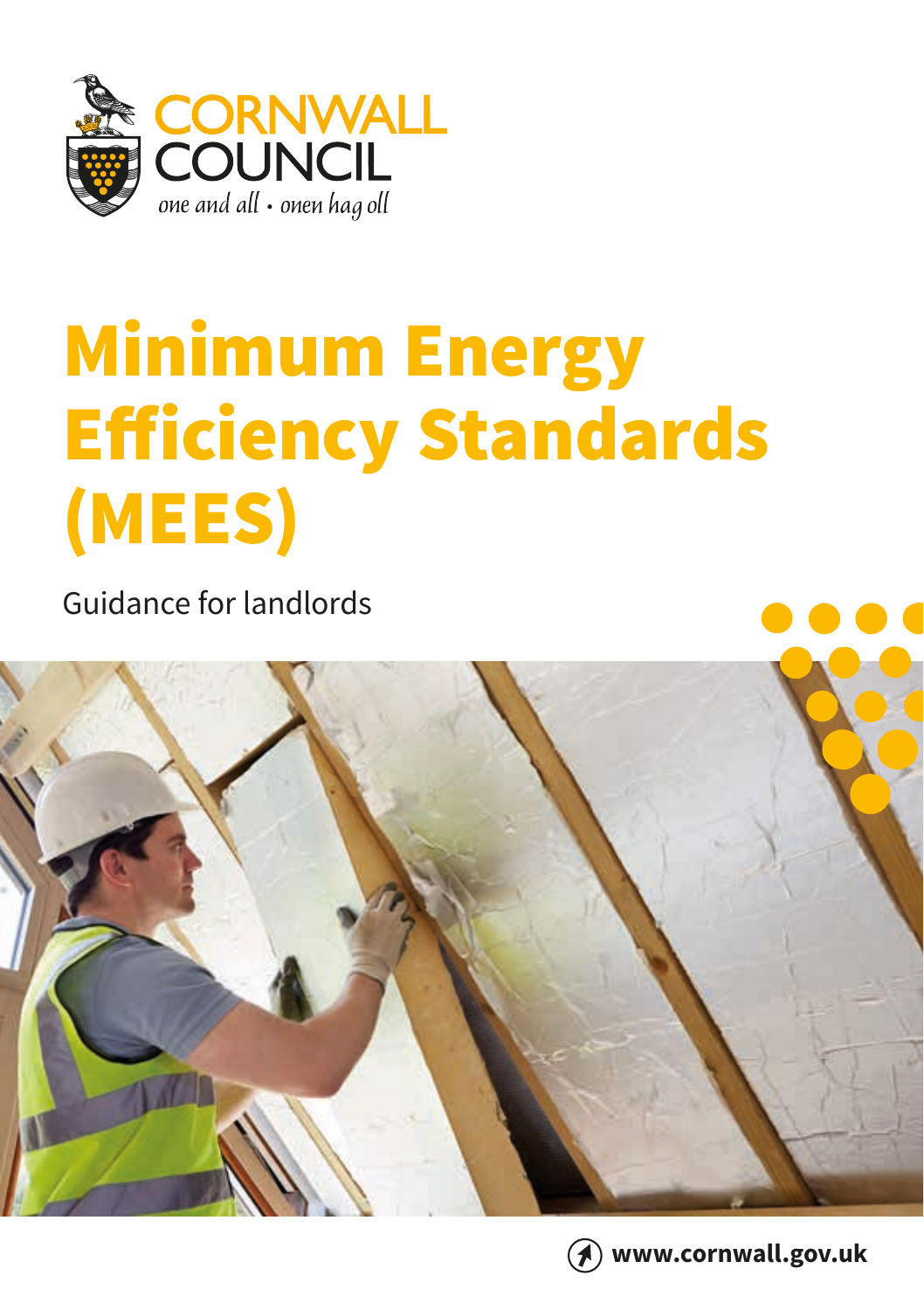This booklet is an introduction to MEES - the "Minimum Energy Efficiency Standards" and how this regulation affects domestic rented property owners and landlords in the UK. Introduced into legislation in 2015, the regulation legally requires changes to be made to certain rented properties to improve their energy efficiency.

### Energy Performance Certificate (EPC)

Most properties in the UK have an Energy Performance Certificate, or EPC for short. They are legally required whenever a property is built, sold, let or modified and provide the property with an Energy Efficiency rating on a scale from A to G and points 1-100. The MEES Regulations stem from this rating so let's have a look at how EPC's work:

- 1. An EPC certificate for a house is issued by a Domestic Energy Assessor (DEA) and requires an inspection of the property.
- 2. EPCs are valid for 10 years but can be replaced sooner if required. This often occurs when the property is upgraded.
- 3. EPCs are lodged or submitted to a central database known as the "EPC Register". The most recently registered EPC for a property being known as the "valid EPC".



- 4. A New EPC is not required each time there is a change in tenancy or a property is sold, providing the valid EPC is no more than ten years old.
- 5. A property owner, landlord or tenant can commission a further EPC within the ten-year-period; this is known as a "voluntary EPC".
- 6. Once a new EPC has been lodged it automatically becomes the valid EPC for the property.
- 7. Once an EPC expires after ten years it only requires replacement at the next "trigger point", typically this is when there is a change in tenancy, or the property is marketed for sale.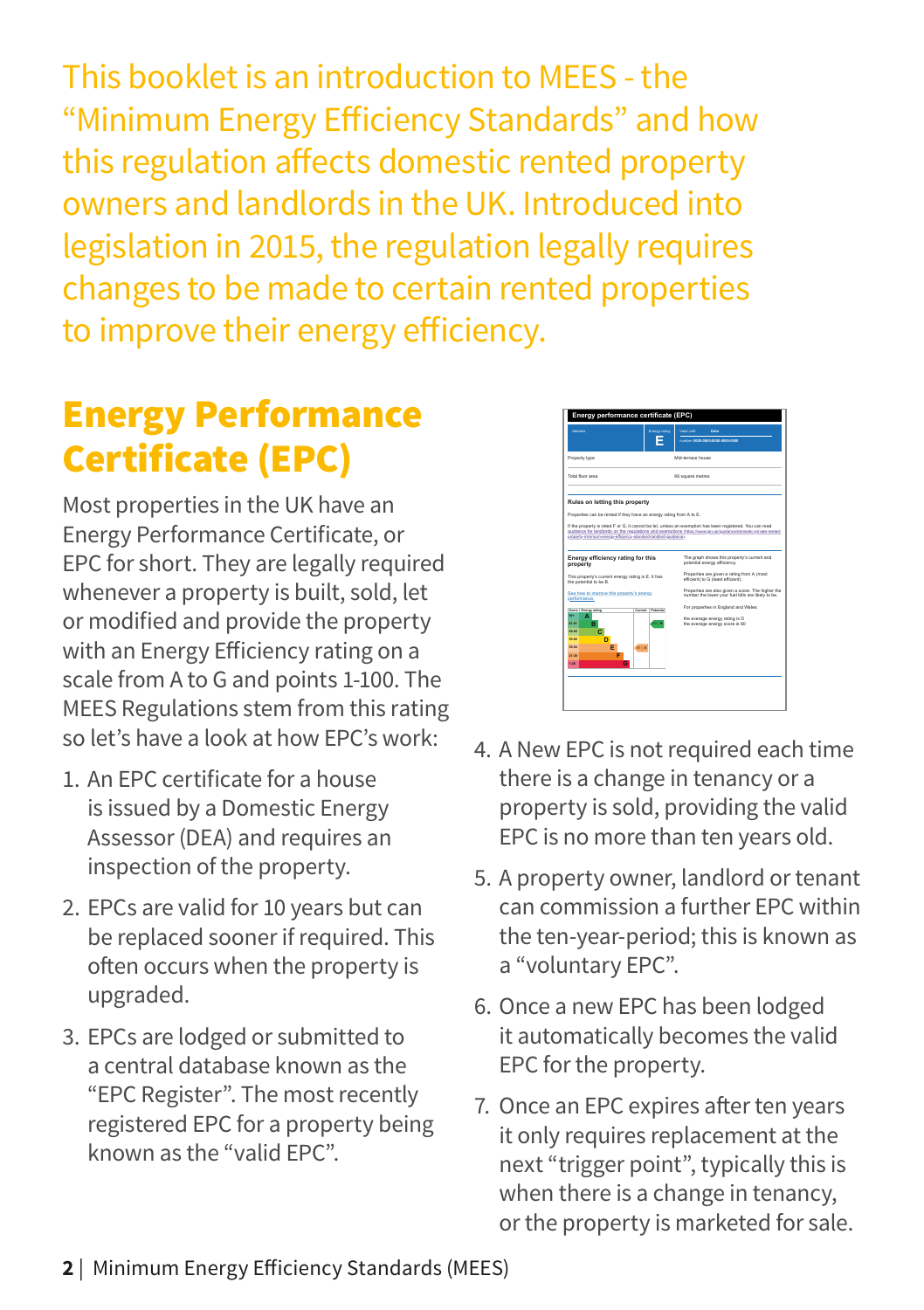You can check the valid EPC for any property using the EPC register at: **www.gov.uk/find-energy-certificate**

Searching by post code is the most straightforward way to locate the records for a property. The most recently lodged EPC will be the valid one for the purposes of complying with the MEES regulations

You can search for a local Domestic Energy Assessor to carry out an EPC at: **[www.gov.uk/get-new-energy](https://www.gov.uk/get-new-energy-certificate)[certificate](https://www.gov.uk/get-new-energy-certificate)**

### Key Facts

- The Minimum Energy Efficiency Standards (MEES) were introduced by the Energy Efficiency (Private Rented Property) (England and Wales) Regulations 2015.
- These Regulations require that landlords comply with the minimum level of energy efficiency for domestic private rented property, unless a valid exemption is registered.
- The minimum standard is currently set at an E39 rated EPC but this could be increased in the future.
- The Regulations apply to all domestic rented properties in England and Wales which are:
	- a) let under certain types of domestic tenancy **and**
	- b) which are legally required to have an Energy Performance Certificate
- There is no blanket exemption for historic buildings.
- A cost cap is included in the Regulations and therefore the maximum you will need to spend on improvements is £3,500 inc VAT.

### Relevant Tenancies

For the purposes of MEES the relevant tenancy types are:

- An assured tenancy (including an assured shorthold tenancy) defined in the Housing Act 1988.
- A regulated tenancy defined in the Rent Act 1977
- A domestic agricultural tenancy as set out in the Energy Efficiency (Domestic Private Rented Property) Order 201512 as follows:
	- A tenancy which is an assured agricultural occupancy for thepurposes of section 24 of the Housing Act 1988
	- A tenancy which is a protected occupancy for the purposes of section 3(6) of the Rent (Agriculture) Act 197
	- A statutory tenancy for the purposes of section 4(6) of the Rent (Agriculture) Act 1976.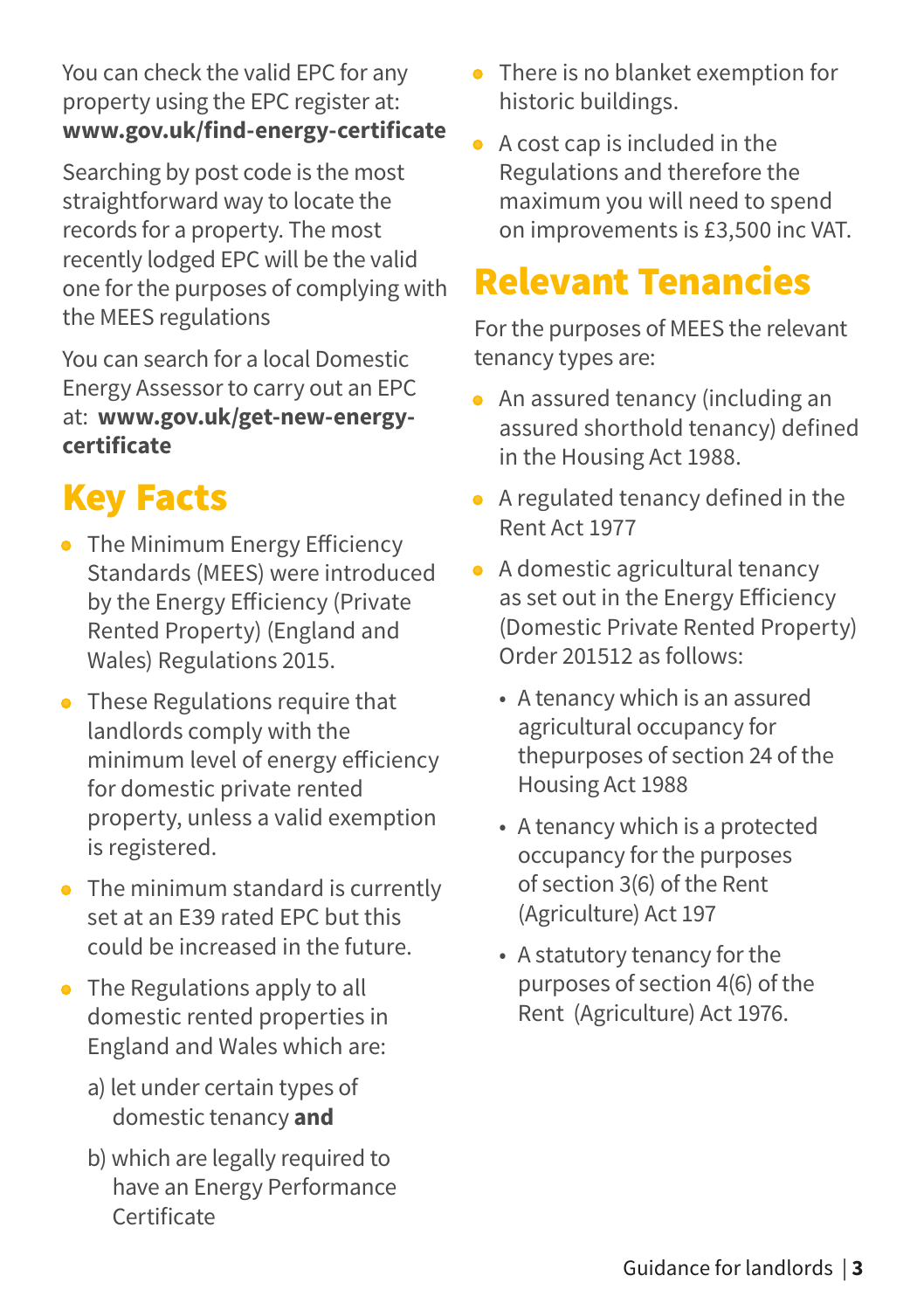### Letting to family members

If your property is occupied by a family member and you do not share that accommodation with that family member and you charge them rent, it is highly likely that you have created an assured shorthold tenancy even in the absence of a written agreement. As the landlord, you will need to comply with the Minimum Energy Efficiency Standards. If you are unsure whether you have created a tenancy you should seek legal advice.

The Minimum Energy Efficiency Standards do not apply to those properties let on a licence rather than a tenancy. Again, you should seek legal advice if you are unsure of the type of legal agreement in place.

### Legally required EPC and exclusions

If you are unsure if your property legally requires an EPC you should consider if the property which you let, has been marketed for sale or let in the past ten years? If either of these are true it will be very likely your property legally requires an EPC. If your property meets these criteria but it doesn't have an EPC you should arrange for an EPC to be carried out immediately.

However, for example, if your current tenant moved into your rental property prior to the 1st October 2008 and the property has not been marketed for sale either in this period the property will not require an EPC. In this situation if an EPC exists at the property and was undertaken for a different reason this will classed as a "voluntary EPC" and the minimum standards will not apply as this predates the introduction of the legislation.

The EPC legislation also excludes a number of other building types from legally requiring any EPC and therefore also removing the MEES requirement. For domestic buildings these are:

- Historic buildings which cannot be improved without unacceptably altering their character or appearance (more about this below)
- Detached houses with a total useful floor area of less than 50m2
- Temporary houses with a time of use of two years or less.
- Houses which are used for less than four months of the year or for a limited time of use with an expected energy consumption of less than 25% of what would be the result of all-year use.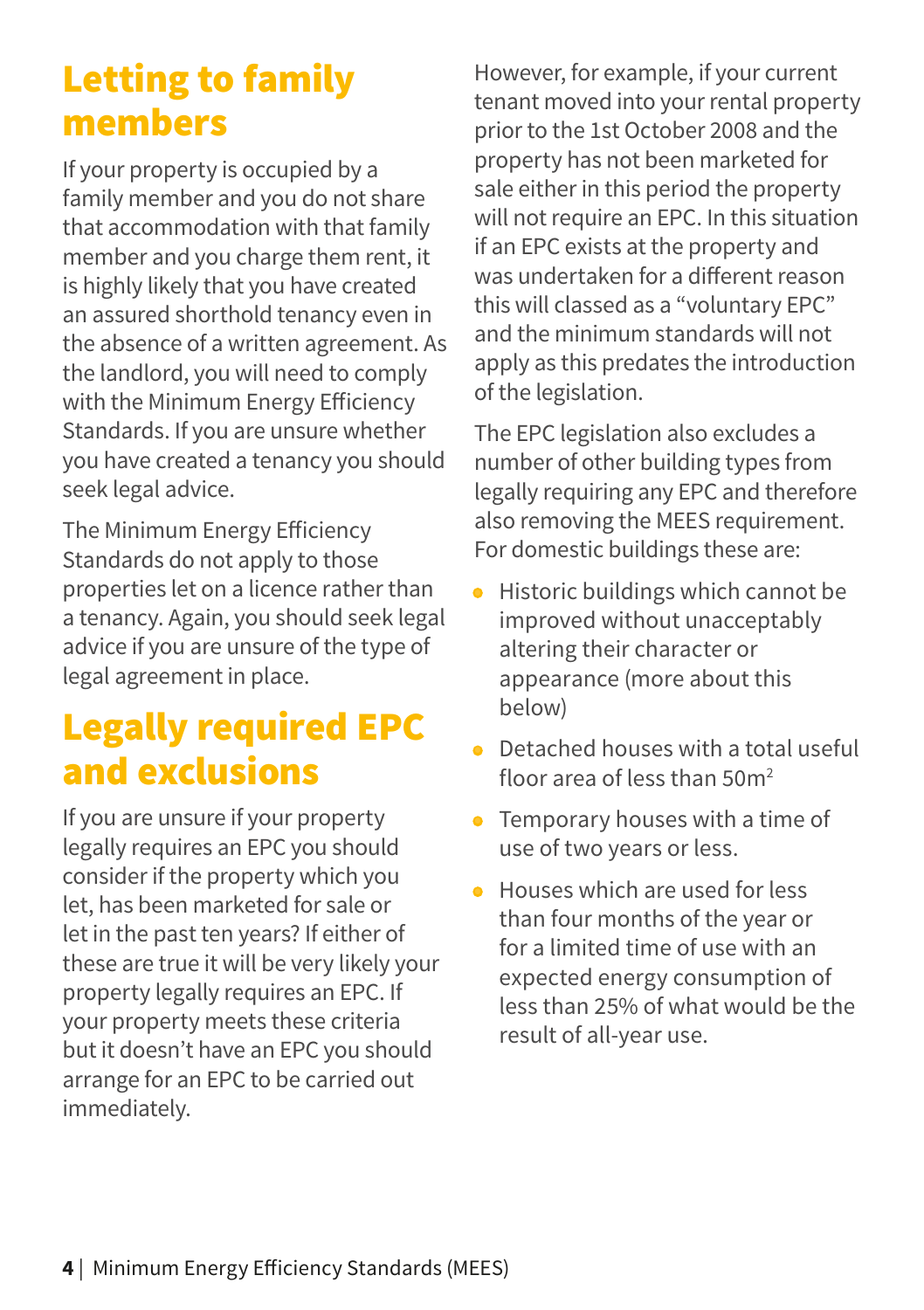If you require further advice to clarify if your property legally requires an EPC you should either request independent legal advice or contact Trading Standards Business Advice Service at:

T: **0300 1234 191**

E: **[businesscompliance@cornwall.gov.uk](mailto:businesscompliance%40cornwall.%20gov.uk?subject=)**

**[www.cornwall.gov.uk/business-trading-and-licences/trading](https://www.cornwall.gov.uk/business-trading-and-licences/trading-standards/business-advice/)[standards/business-advice/](https://www.cornwall.gov.uk/business-trading-and-licences/trading-standards/business-advice/)**

### Action required

If you are planning to let a domestic property which has a current EPC rating of F or G, you will need to improve that property so that it achieves an EPC rating of at least E, before doing so, unless you are able to register a valid exemption. This must be done prior to starting a new tenancy.

If you are currently letting a qualifying property with an EPC rating of F or G, and you haven't already taken action, you must improve the property's EPC rating to at least an E rating immediately or register a valid exemption for not doing so. This is critical, you are very likely already in breach of the MEES regulations and could be fined up to £5,000 by your Local Authority.

If your F or G rated property is currently empty, and you are not planning to let the property, then you are not obligated to take any actions to improve the rating, until you decide to consider marketing the property again. If the valid EPC is quite old, it could be worth having the property re-assessed as certain calculations for the EPC may have changed and there could be more cost-effective options for you to implement. Or you may have already made improvements since the EPC was carried out which could impact on the property's EPC rating. An experienced Energy Assessor may be able to provide assistance in finding easier and more cost-effective ways to achieve the E rating to meet the MEES Regulations.

Please be aware that where a breach exists in a private rented property Cornwall Council do not support landlords who choose to evict without attempting to raise the energy efficiency of the property first and will take a dim view of any landlord taking such action including issuing a maximum penalty amount for any existing or previous breach.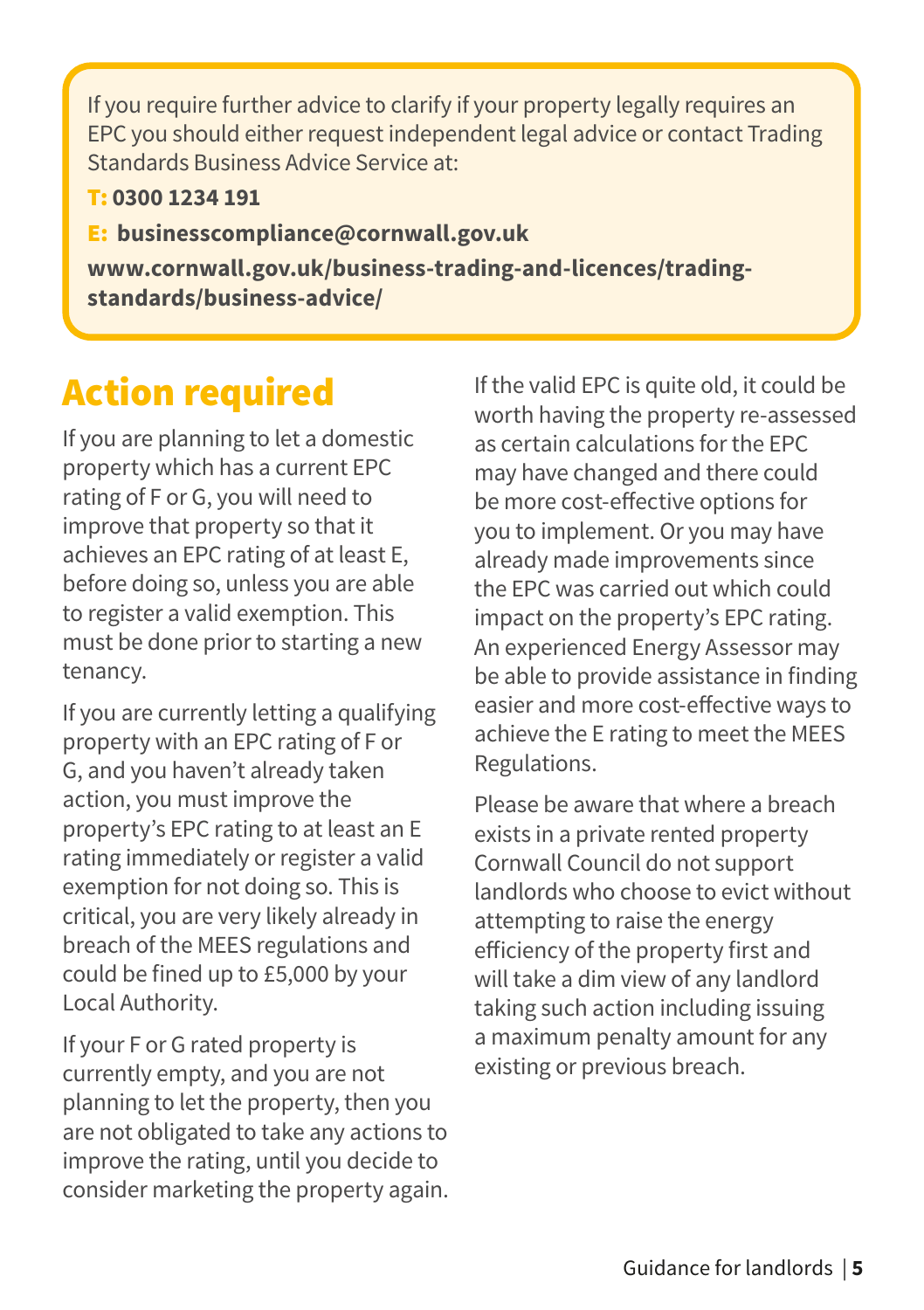### Expired EPCs

Once an EPC expires after ten years it only requires replacement at the next "trigger point", typically this is when there is a change in tenancy, or the property is marketed for sale. So, if you have marketed the property for rent or sale since the expiry of the EPC then you must take action to commission a new certificate immediately as the legal requirement is that a valid EPC is commissioned when marketing for sale or rent (where no exclusion applies).

However, if your EPC has expired and you haven't since marketed the property you are not required to take any action including improving the property's energy efficiency, but you must not re-market the property without commissioning a new EPC first and if this newly commissioned EPC is also rated F or G you will be prohibited from issuing a new tenancy until improvements are made to increase the EPC rating to E or above.



### Relevant improvements and the cost cap

A cost cap is included in the Regulations and therefore the maximum you will need to spend on improvements is £3,500 inclusive of VAT. You can count the cost of any relevant improvement undertaken at the property going back to 1st October 2017. So, the first thing you should always consider when working towards compliance is what energy efficiency improvements have been undertaken since 1st October 2017 and what evidence do you have of this.

The cost-cap is a "spend-up-to" figure and is not a fixed expenditure expectation. If the property can be improved to an E rating for less than the cost-cap, then that is all you are required to invest on improvements to the property. This cost-cap can also include 3rd party funding such as the award of ECO funding or other similar scheme towards the cost of the improvements. Receipts and invoices can be used as proof of this expenditure. To qualify these improvements must have been either listed as recommended improvements on the valid EPC report or be recommended on another type of professional report for example, a Green Deal Advice Report (GDAR), or reports produced by qualified surveyors. **General house repairs cannot be included**.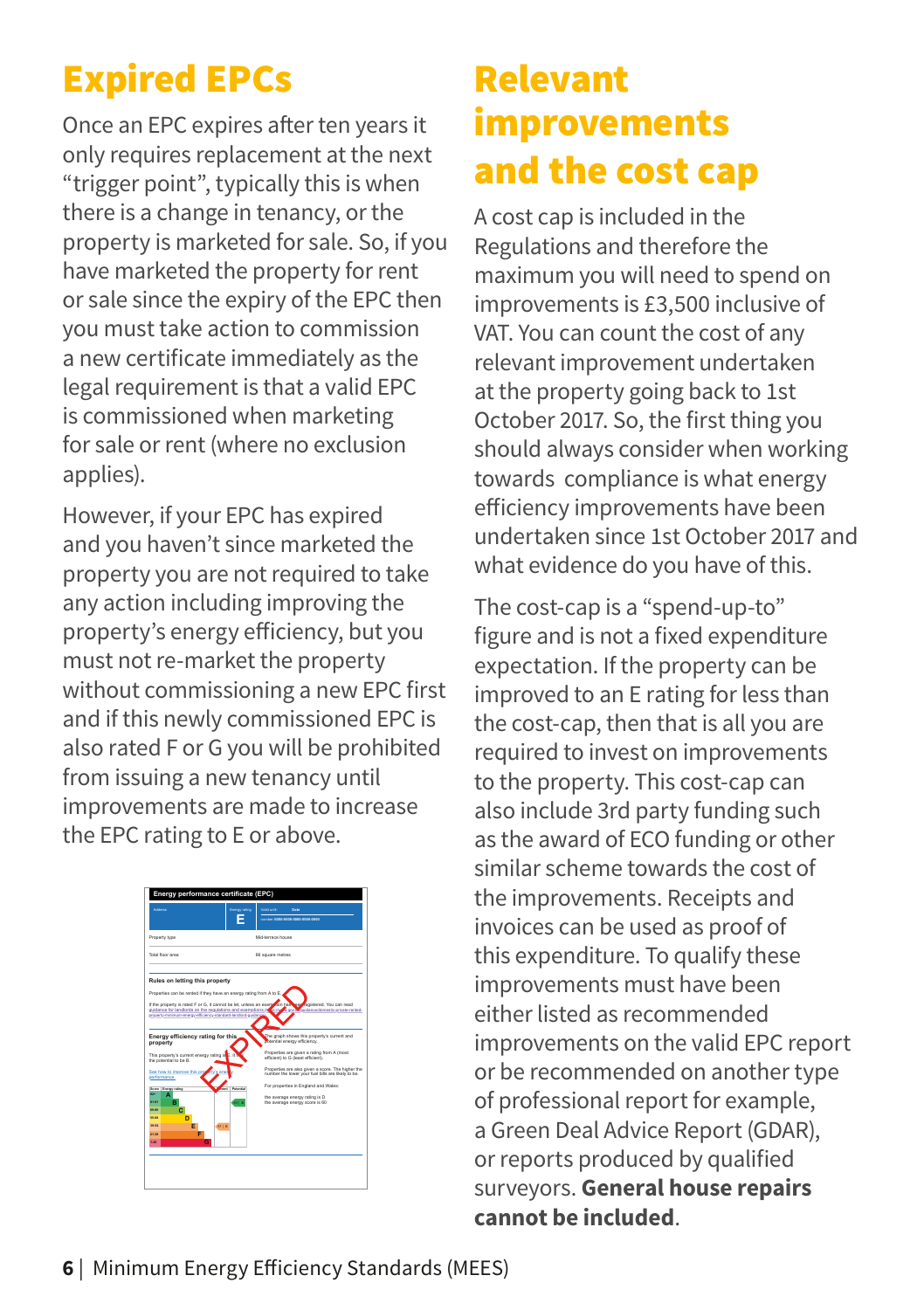

New high heat retention storage heater

It is always recommended that any improvements to the property are discussed with the current tenant and consent is sought where necessary before commissioning work. Where potential improvements involve changes to a heating system it is recommended that a tenant is requested to obtain an energy forecast from their current utility company before any decisions are made. If a change in heating system increases the overall running of the dwelling, that recommended improvement can be exempted using the national PRS exemptions register, if the tenant does not give consent. This situation can occur when switching a property from peak electric heating to off peak heating because of the changes in energy tariffs.

### Exemptions

If a landlord is not able to improve a property to the minimum standard, a valid exemption must be registered on the national PRS exemption register. While the minimum standard is set at an E rating this is likely only going to be in very limited circumstances. In most cases there will be some low-cost measures available which if installed would raise the energy efficiency to an E rating or higher. Below is a brief overview of the exemptions available:

- **1. All relevant improvements made**  Register this exemption if the property is still below EPC E after the improvements have been made up to the cost cap (£3,500 inc VAT).
- **2. No improvements can be made**  As it would suggest to register this exemption the valid EPC for the property would need to be absent of any recommendations.
- **3. High cost exemption/cost to landlord exceed cap**

If the recommended improvements all exceed the cost-cap of £3,500 then a high cost exemption can be applied for. There must be no low-cost measures available for this exemption to apply. In the exemption register choose "cost to landlord exceeds cap".

#### **4. Wall Insulation**

Register this exemption if the **only** relevant improvements for the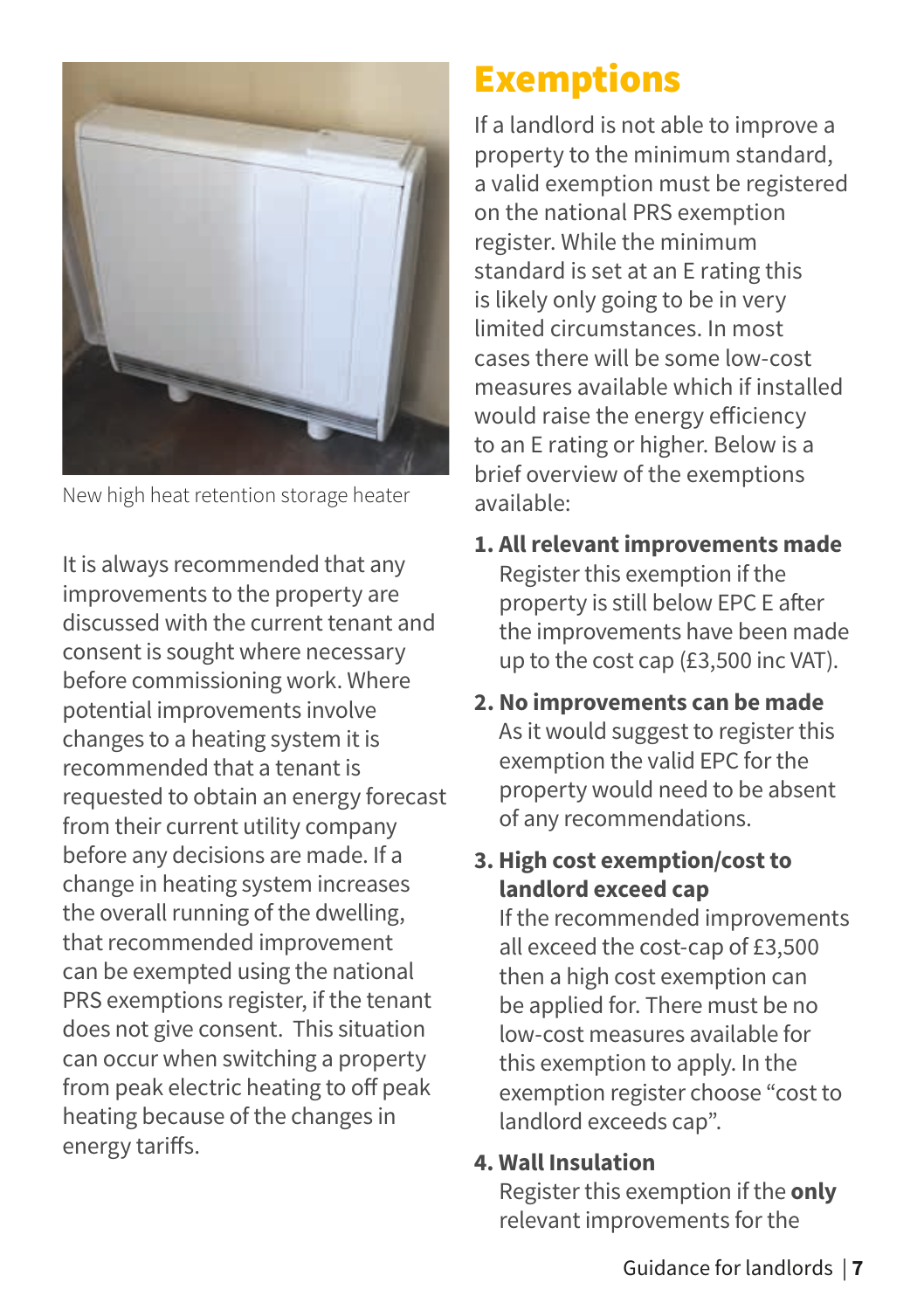property are:

- cavity wall insulation
- external wall insulation, or
- internal wall insulation; and

you have obtained written expert advice showing that these measures would negatively impact the fabric or structure of the property.

**5. Third party consent exemption**  Register this exemption if the relevant improvements for your property need consent from another party, such as a tenant, a superior landlord, mortgagee, freeholder or planning department, and despite your best-efforts consent cannot be obtained, or is given subject to conditions you could reasonably not comply with. You will need to provide correspondence and/or relevant documentation demonstrating consent had been sought and refused or subject to unreasonable conditions.

#### **6. Property devaluation exemption**

Register this exemption if you have evidence showing that making energy efficiency improvements to your property would devalue it by more than 5%. In order to register this exemption, you will need a report from an independent surveyor. This surveyor needs:

- to be on the Royal Institute of Chartered Surveyors (RICS) register of valuers
- to advise that the installation of the relevant improvement

measures would reduce the market value of the property, or the building it forms part of, by more than 5%

#### **7. Temporary exemption due to recently becoming a landlord**

This exemption is for new landlords under certain circumstances and includes taking ownership of a property which is already let to a tenant. If the property is currently F or G rated, as the new owner you can apply for a six-month exemption in which to obtain a better rating or to apply for one of the other exemptions, if applicable. For all other circumstances to which this relates please refer to the full government guidance: **[The](http://www.gov.uk/guidance/domestic-private-rented-property-minimum-energy-efficiency-standard-landlord-guidance)  [domestic private rented property](http://www.gov.uk/guidance/domestic-private-rented-property-minimum-energy-efficiency-standard-landlord-guidance)  [minimum standard \(publishing.](http://www.gov.uk/guidance/domestic-private-rented-property-minimum-energy-efficiency-standard-landlord-guidance) [service.gov.uk\)](http://www.gov.uk/guidance/domestic-private-rented-property-minimum-energy-efficiency-standard-landlord-guidance)**

### How to register an exemption

- create an account at: **[Have](https://prsregister.beis.gov.uk/NdsBeisUi/used-service-before)  [you used this service before -](https://prsregister.beis.gov.uk/NdsBeisUi/used-service-before)  [\(PRSregister.beis.gov.uk\)](https://prsregister.beis.gov.uk/NdsBeisUi/used-service-before)**
- enter the address of your property
- state the type of exemption you want to register
- upload all the required evidence, including a copy of a valid EPC for the property (the Register can accept pdf, png, jpg, jpeg, doc or docx files, with a maximum size of 4 MB per file)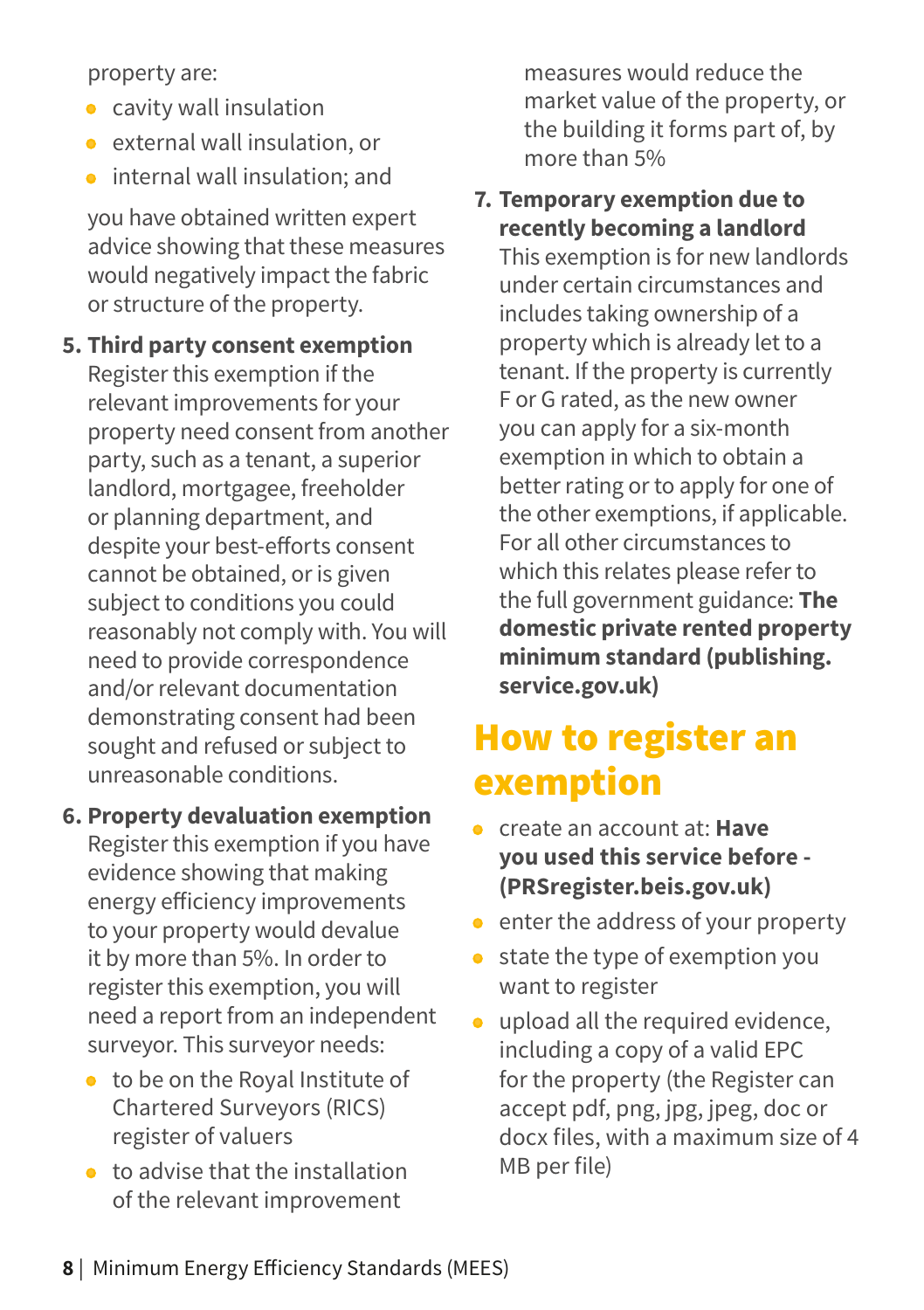Exemption data cannot be amended once the data has been submitted. Make sure you have checked everything carefully before submitting.

All exemptions apply from the point you register them, however you can only rely on the exemption if it is accurate and all supporting evidence has been uploaded. Although the register is a national register, individual submissions can be validated by the local authority in which the property is located at **any** time during the length of the exemption. If your exemption is found to be incorrect and therefore invalid, you may receive a penalty for letting a sub-standard property in breach of the regulations. It is therefore advisable to check with your local authority that they are happy with your exemption before submitting it. Further guidance on exemptions can also be found here: **Guidance on PRS exemptions and Exemptions Register evidence requirements - GOV.UK [\(www.gov.uk\)](https://www.gov.uk/government/publications/private-rented-sector-minimum-energy-efficiency-standard-exemptions/guidance-on-prs-exemptions-and-exemptions-register-evidence-requirements)**

If you improve an exempt property to E after having registered an exemption (or stop renting the property out) you can cancel the exemption by going to your account 'dashboard' page and selecting 'View or manage my exemptions.

If support is required to register an exemption you can email: **[PRSRegisterSupport@beis.gov.uk](mailto:PRSRegisterSupport%40beis.gov.uk?subject=)** or call the digital helpline on **0333 234 3422**.



### Historic buildings

There are special rules relating to listed or historic buildings and you are not obligated by MEES to undertake improvements which the local Conservation Officer would refuse permission for. However, it is very important to note that there is no blanket exemption related to the age or status of historic buildings and you must still take action to improve the energy efficiency of the building where it would be permitted. If you are unsure which works may require permission or the likelihood of you being granted this permission, you should speak with your Local Authority Planning Department or visit their website. Cornwall Council has a dedicated leaflet to inform the owners of historic buildings in relation to MEES and how an exemption can be applied using the Planning MEES exemption service: **[Minimum Energy Efficiency](https://www.cornwall.gov.uk/planning-and-building-control/fees-and-additional-services/minimum-energy-efficiency-standards-mees-requests-for-exemptions/)  [Standards \(MEES\) Requests for](https://www.cornwall.gov.uk/planning-and-building-control/fees-and-additional-services/minimum-energy-efficiency-standards-mees-requests-for-exemptions/)  [Exemptions - Cornwall Council](https://www.cornwall.gov.uk/planning-and-building-control/fees-and-additional-services/minimum-energy-efficiency-standards-mees-requests-for-exemptions/)**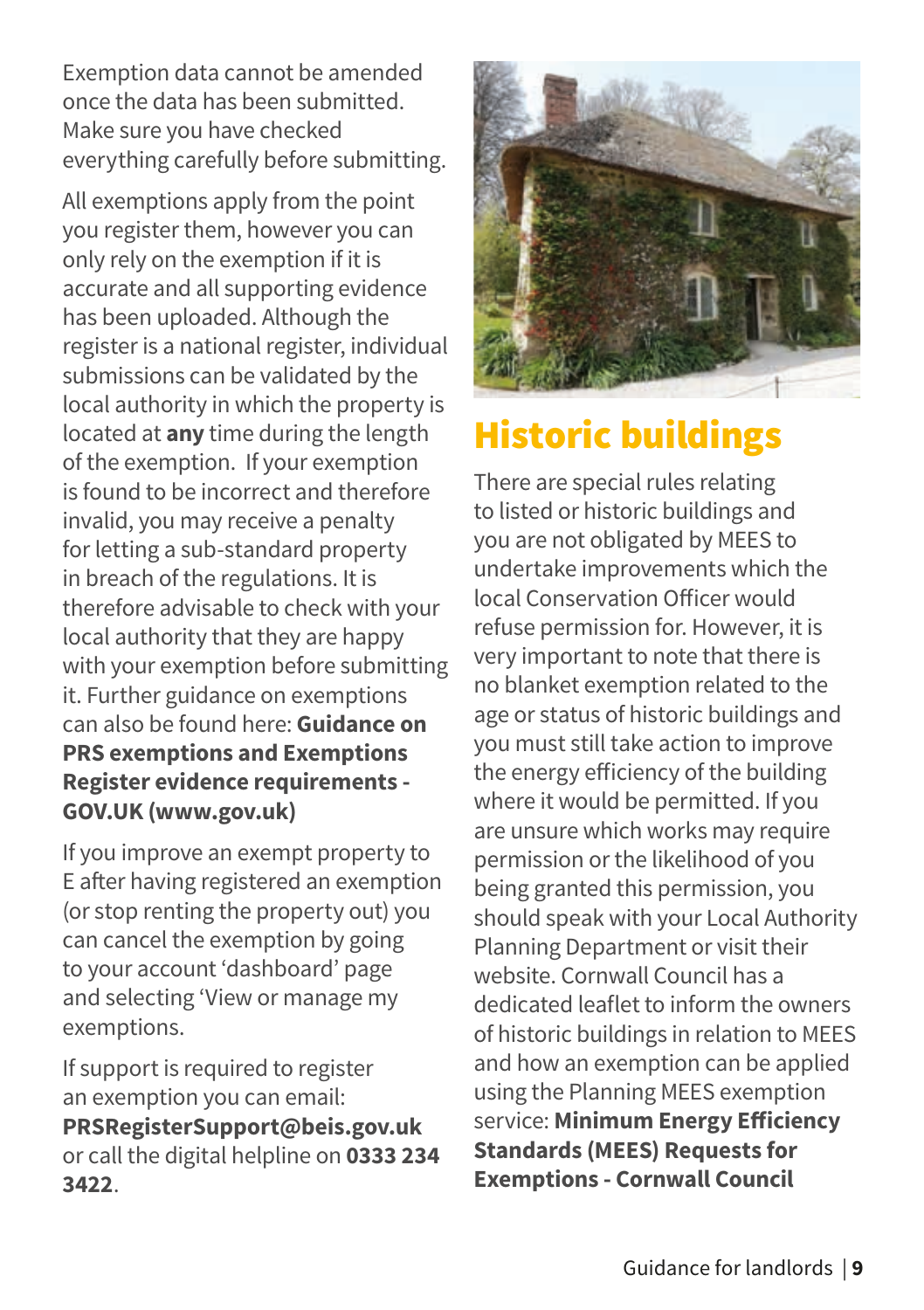### Further assistance and funding

Cornwall Council recognises that is it not always easy or straight forward to work out the most affordable way to improve the energy efficiency of a property. The Council are therefore working in partnership with Community Energy Plus (CEP) to provide a dedicated support service for landlords to assist them to achieve compliance and navigate the different funding sources available. Further details can be found on the CEP website: **[Community Energy Plus :](https://www.cep.org.uk/)  [Independent Energy Experts \(www.](https://www.cep.org.uk/) [cep.org.uk\)](https://www.cep.org.uk/)** or by calling **0800 954 1956** and asking for the landlords support service.

### Enforcement and penalties

Non-compliance with Minimum Energy Efficiency Standards can lead to a penalty of up to £5,000. A local authority can serve a Compliance Notice on a landlord if they suspect there has been a breach of the Regulations up to 12 months after the breach, which if confirmed can then lead to the issuing of a penalty notice up to £5000 each time you let the property up to 18 months after the breach. The maximum penalty amounts apply per property and per breach of the Regulations.

They are:

- up to £2,000 and/or publication penalty for renting out a noncompliant property for less than 3 months
- up to £4,000 and/or publication penalty for renting out a noncompliant property for 3 months or more
- up to £1,000 and/or publication for providing false or misleading information on the PRS Exemptions Register
- up to £2,000 and/or publication for failure to comply with a compliance notice

So please do not ignore any correspondence you receive from the local authority.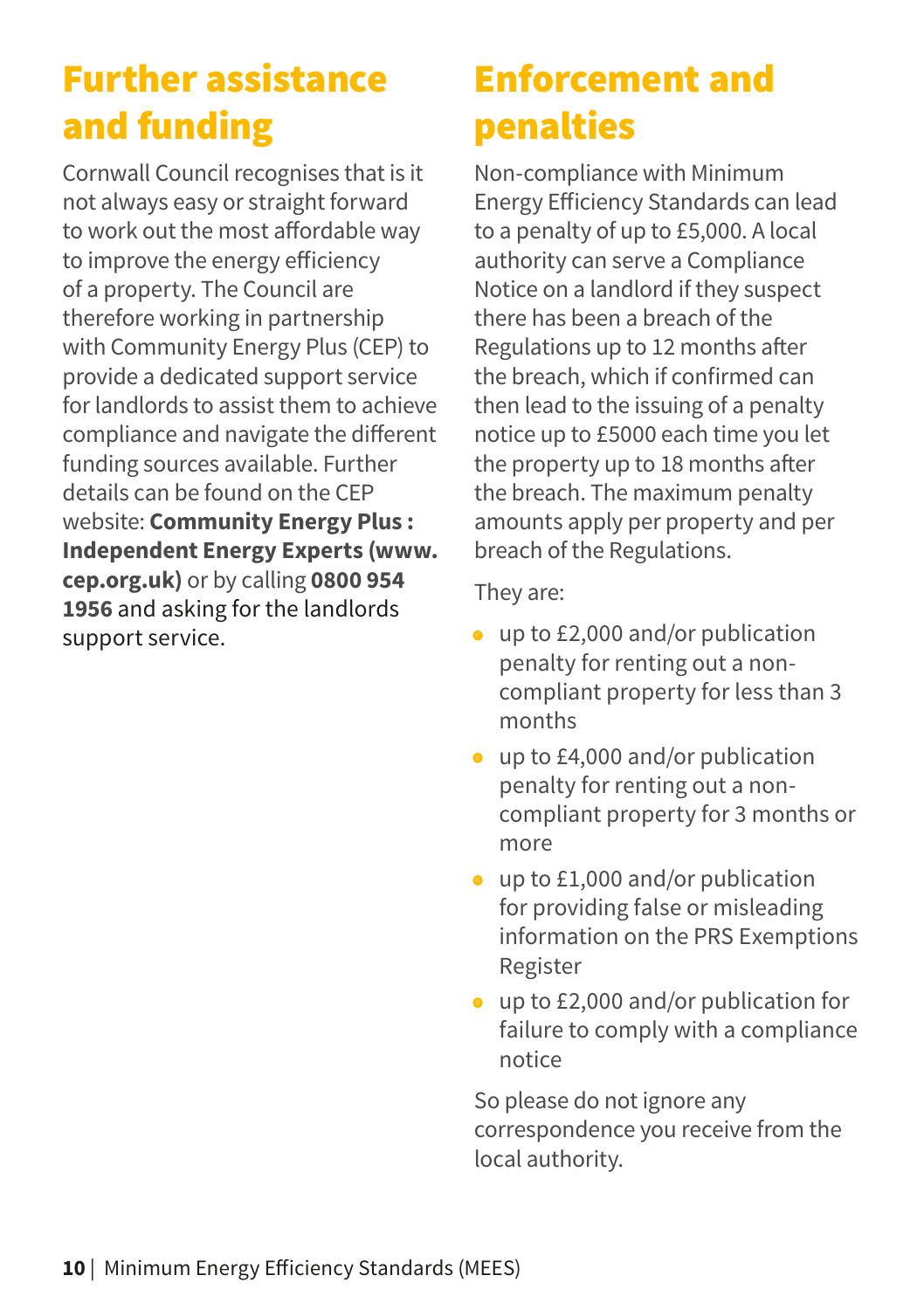### Other considerations

MEES is not the only standard you will need to comply with when you rent out a domestic property. The main piece of legislation governing the standard of your rental property is the Housing Act 2004 which legislates using an inspection system known as the Housing Health and Safety Rating System. You will need to ensure your property also meets our rental standard derived from this legislation. To find out more, support and advice is given to landlords through the Cornwall Responsible Landlords Scheme (CRLS) where you can have access to the Rental Standard which

covers the hazard of excess cold, together with other legal requirements for your rental property. The scheme is set up and managed by officers from the Private Sector Housing Team, and also offers landlords and agents the ability to ask questions and receive newsletters on a range of subjects to do with renting properties. It's quick, free and easy to join. We only need an email address to allow us to make contact. You'll find a link to joining the Cornwall Responsible Landlord Scheme: **[Cornwall Responsible](https://www.cornwall.gov.uk/housing/private-housing/cornwall-responsible-landlord-scheme/)  [Landlord Scheme \(Cornwall Council\)](https://www.cornwall.gov.uk/housing/private-housing/cornwall-responsible-landlord-scheme/)** or call **01209 615629**.

**In relation to MEES you must ensure that any intended changes to a property's heating system or insulation also meets our rental standard. If in doubt you should join the scheme and seek advice.**